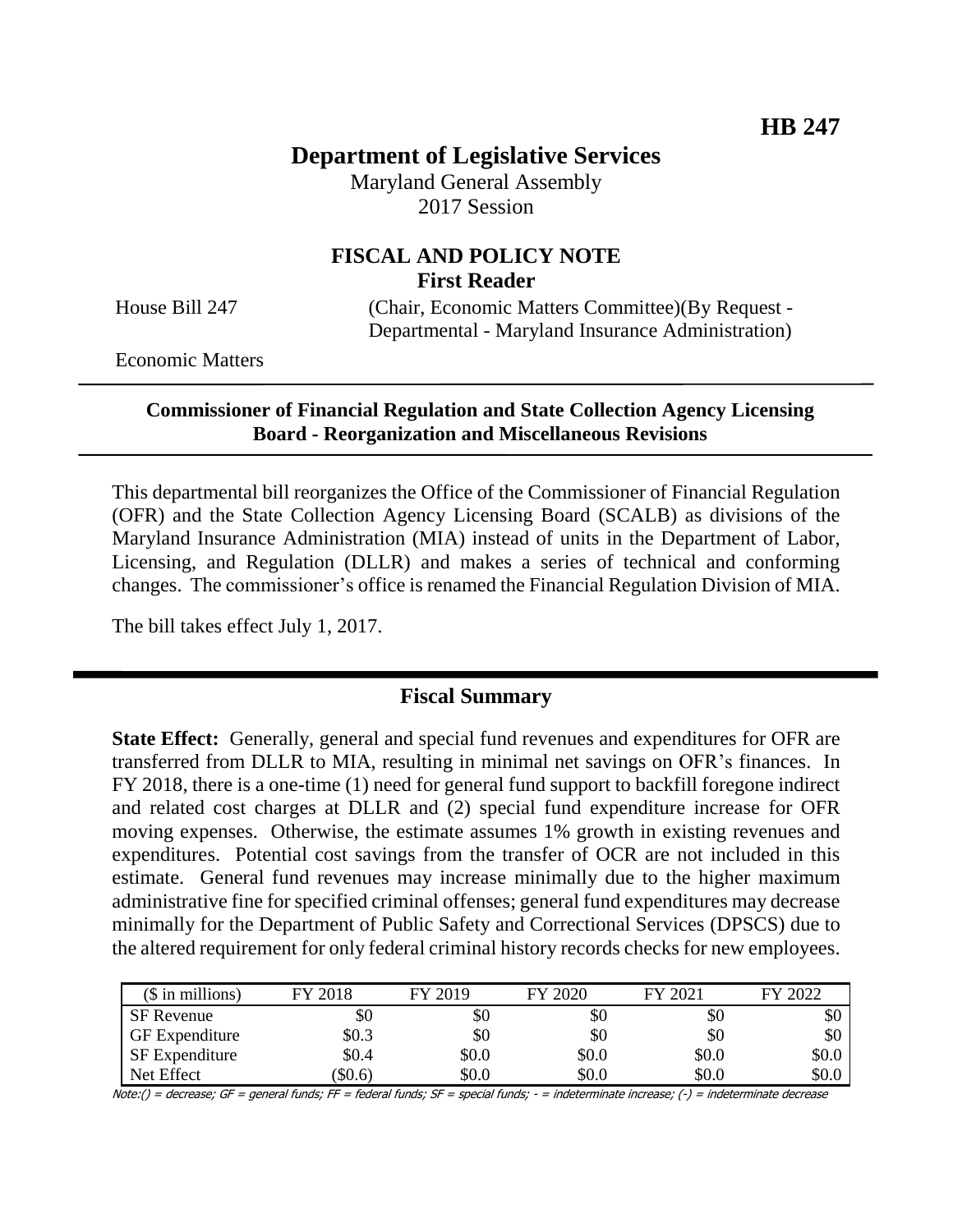**Local Effect:** The bill does not affect local governmental operations or finances.

**Small Business Effect:** MIA has determined that this bill has minimal or no impact on small business (attached). The Department of Legislative Services concurs with this assessment.

# **Analysis**

**Bill Summary/Current Law:** *The bill* requires all unexpended appropriations, including State and federal funds, held by the Commissioner of Financial Regulation and SCALB to carry out the functions and programs that are transferred to likewise be transferred to MIA on July 1, 2017. Thus, funding for the functions and programs of the Financial Regulation Division established by the bill must be provided by MIA in the fiscal 2018 State budget. Additionally, on July 1, 2017, (1) federal fund grants directed to the Commissioner of Financial Regulation must be transferred to MIA and (2) all of the books, records (including electronic records), personal property (tangible and intangible), assets, liabilities, credits, special funds, grants, commitments for grants, rights, and privileges of the Commissioner of Financial Regulation and SCALB must be transferred to MIA.

In addition to reorganizing OFR and SCALB as divisions of MIA, the bill makes the following changes to financial regulation law in the State, as well as related conforming changes.

- *The bill* expressly states that the authority of the Insurance Commissioner does not include the power to disapprove or modify any appointment, decision, or determination made by the Commissioner or Deputy Commissioner of Financial Regulation under his or her legal authority.
- *Under current law*, if a violator fails to comply with a lawful order issued by SCALB, the board may impose a penalty ranging from a maximum of \$500 per violation to a maximum of \$5,000 per violation. *The bill* increases this penalty to no more than \$1,000 for a first violation and no more than \$5,000 for each subsequent violation.
- *Under current law*, a trustee must file a schedule of rates with (1) the State Director of the Division of Savings and Loan Associations if the trustee is a savings and loan association and (2) the Commissioner of Financial Regulation for all other types of trustee. *The bill* requires all trustees to file rates with the Commissioner of Financial Regulation.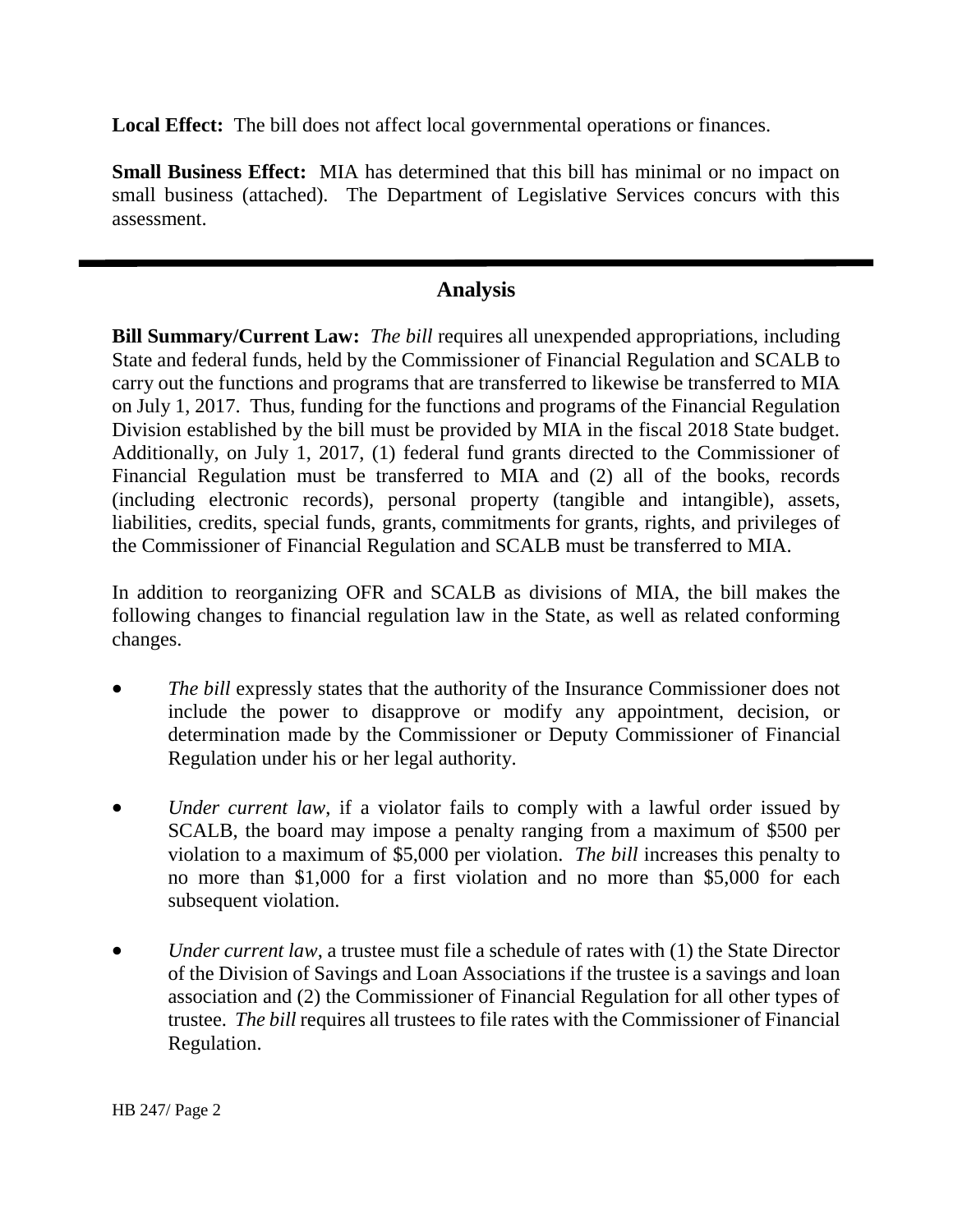- *Under current law*, the Commissioner and Deputy Commissioner of Financial Regulation are appointed by and serve at the pleasure of the Secretary of Labor, Licensing, and Regulation. Additionally, both are entitled to the salary provided in the State budget. *Under the bill*, the Commissioner and Deputy Commissioner of Financial Regulation are appointed by the Insurance Commissioner, are considered employees of MIA, and are in the State Personnel Management System.
- *Under current law*, the Commissioner of Financial Regulation may employ a staff in accordance with the State budget. *Under the bill*, the Commissioner of Financial Regulation must consult with the Insurance Commissioner in a specified manner regarding OFR staffing.
- *Under current law*, the Commissioner of Financial Regulation must apply to the Central Repository within DPSCS for a State and national criminal history records check for each applicant prior to the offer of employment and may do so for an existing employee. *Under the bill*, only a Federal Bureau of Investigation national criminal history records check is required and authorized for applicants and employees, as specified.
- *The bill* requires any order or notice of the Commissioner of Financial Regulation to be in writing and signed by the commissioner or an individual authorized by the commissioner.
- *Under current law*, specified actions taken by the Commissioner of Financial Regulation are subject to confirmation or approval of the Secretary of Labor, Licensing, and Regulation. For example, certain violations must be reported to the Secretary, who then must request that the Attorney General prosecute the violation. *Under the bill*, the authority of the Commissioner of Financial Regulation is expanded in that these actions are no longer subject to the advice, consent, or confirmation of the Secretary, nor are they subject to the advice, consent, or confirmation of the Insurance Commissioner. For example, the Commissioner of Financial Regulation may directly request the Attorney General to prosecute certain violations.
- *Under current law*, a financial institution must keep a record of currency transactions in excess of \$10,000. The institution must then file a report with DLLR within 15 days of the date of the transaction. Such a transaction may be exempt from reporting under specified circumstances. *Under the bill*, a financial institution is no longer required to file the report and, instead, must make the required transaction reports available to the Commissioner of Financial Regulation.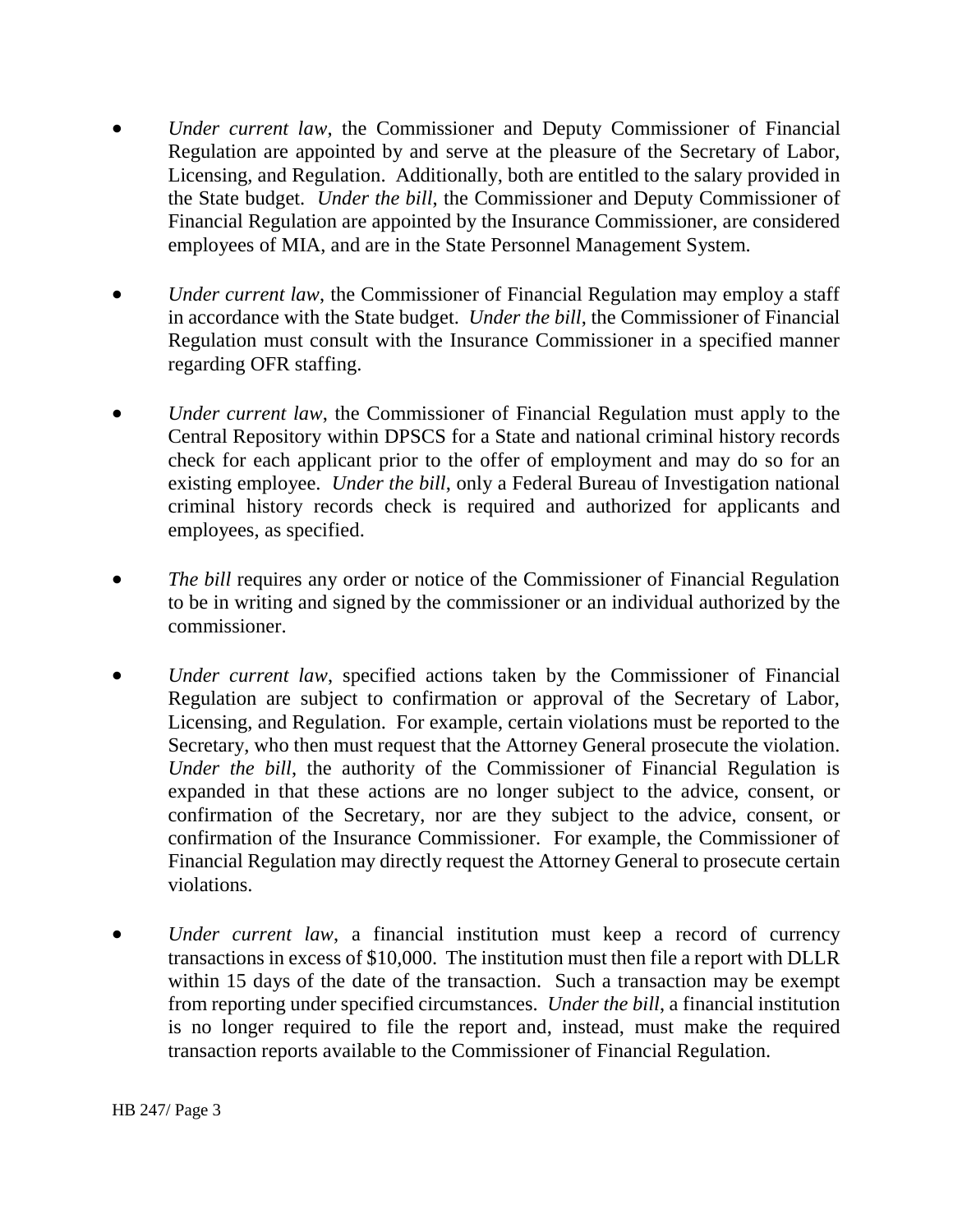*Under current law*, the purpose of the Foreclosed Property Registry Fund, which is administered by the Commissioner of Financial Regulation, is to support the development, administration, and maintenance of the Foreclosed Property Registry. *The bill* expands the fund's purpose to include conducting foreclosure prevention outreach, including financial education.

Any person licensed or registered by the Commissioner of Financial Regulation or SCALB on June 30, 2017, is considered to still be licensed on and after the effective date of the bill. All employees transferred to MIA by the bill must be transferred without diminution of their rights, benefits, or employment or retirement status. Nothing in the bill may affect the terms of SCALB members or the Commissioner and Deputy Commissioner of Financial Regulation.

### **Background:**

### *Maryland Insurance Administration*

MIA is an independent State agency that regulates Maryland's insurance industry and protects consumers by monitoring and enforcing insurers' and insurance professionals' compliance with State law. MIA is charged with a range of responsibilities including the licensure of insurance companies and insurance producers (brokers/agents) operating in Maryland, the conduct of financial examinations of companies to monitor financial solvency, and the review and approval of rates and contract forms. MIA also investigates reports of consumer fraud and consumer complaints about life, health, automobile, homeowners, and property insurance.

MIA does not receive money from the general fund; instead, it is a special funded State agency supported entirely through fees and assessments on the insurance industry. Two separate funds support activities of MIA: the Insurance Regulation Fund, which supports the administrative and regulatory activities of MIA, and the Health Care Regulatory Fund, which funds the costs of complaint investigations concerning payment denials involving medical necessity. These funds may not revert to the general fund.

### *Office of the Commissioner of Financial Regulation*

OFR, under DLLR, supervises the activities of the financial services industry through periodic on-site examinations and off-site monitoring programs. The mission of OFR is to ensure that the citizens of Maryland are able to conduct their financial transactions through safe, sound, and well-managed institutions that comply with Maryland law, while providing a flexible, yet sound regulatory environment that promotes fair competition, encourages innovative business development, and supports the economy of Maryland.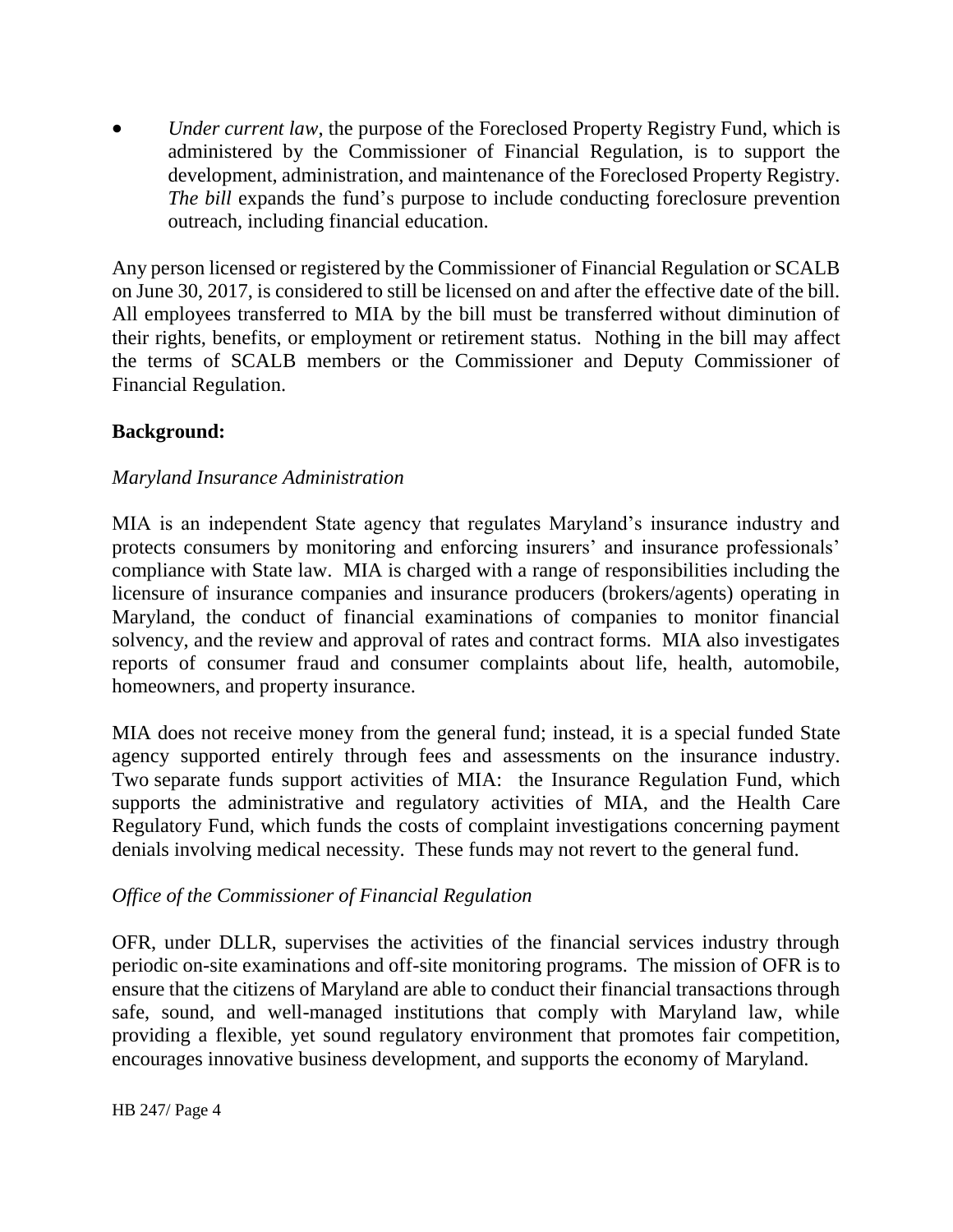OFR is responsible for chartering and supervising Maryland trust companies, State-chartered banks, and State-chartered credit unions; licensing and supervising State-licensed financial entities, including mortgage lenders, mortgage brokers, mortgage servicers, mortgage loan originators, affiliated insurance producer-originators, check cashers, money transmitters, consumer debt collection agencies, consumer lenders, installment lenders, sales finance businesses, credit services businesses, and debt management companies; and registering and supervising credit reporting agencies and debt settlement companies, to ensure compliance with the laws and regulations of Maryland.

OFR provides assistance to consumers by investigating complaints of questionable business practices involving State-chartered, licensed, and registered financial institutions under its supervision and authority. OFR advises that it also conducts outreach focused on foreclosure and mortgage delinquencies in the State. Additionally, OFR helps to connect Maryland consumers to effective financial education available through the State and nationally.

## *State Collection Agency Licensing Board*

SCALB is chaired by the Commissioner of Financial Regulation, exists within OFR, and has statutory responsibility for the licensing of collection agencies operating in Maryland. The Governor, with the consent of the Senate, appoints the four-member board, consisting of two consumer representatives and two industry representatives. The commissioner serves as chairman. The board addresses written complaints, conducts hearings on alleged violations, mediates disputes, and issues orders requiring licensees to correct violations. The board also informs both licensees and the public about abusive debt collection practices.

### *Financial Regulation in Other States*

According to the Commissioner of Financial Regulation and MIA, five states (Michigan, Missouri, New Jersey, New York, and Vermont) and the District of Columbia regulate banking and insurance under the same agency. Ten other states (Alaska, Colorado, Florida, Hawaii, Maine, Massachusetts, Minnesota, Oregon, Rhode Island, and Virginia) have banking divisions and insurance departments which report to the same parent agency.

OFR and MIA advise that combining their operations is likely to result in improved efficiency and effectiveness in several areas, including:

- consumer outreach and advocacy;
- compliance and enforcement;
- complaint handling;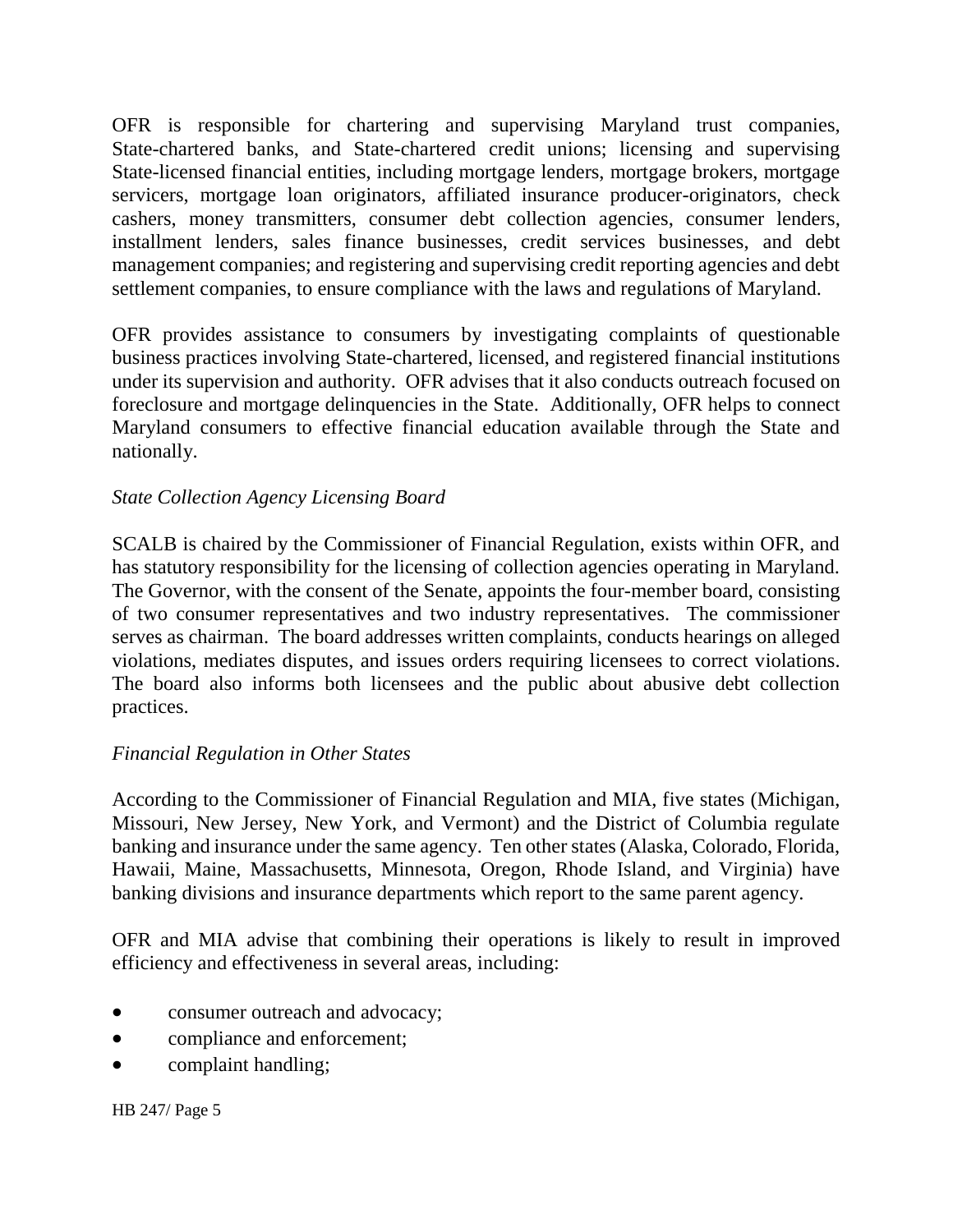- fraud prevention issues;
- examinations of licensed companies;
- licensing functions; and
- administrative areas such as human resources, procurement, fiscal areas, and information systems.

## **State Fiscal Effect:**

### *Reorganization under the Maryland Insurance Administration – Funds and Finances*

OFR is currently organized as a 92-employee unit within DLLR. As of January 1, 2017, OFR includes 84 authorized positions, 8 of which are vacant and in some stage of recruitment, and 8 authorized contractual employees (1 of which is vacant and in recruitment). The Governor's proposed fiscal 2018 budget for OFR includes \$9.5 million in special fund expenditures and \$1.3 million in general fund expenditures, for a total of \$10.8 million in State funding. Under the bill, these expenditures are expected to continue, resulting in no net impact to OFR's finances; however, MIA, instead of DLLR, will oversee and administer OFR's finances.

In addition to this direct transfer of finances, the bill results in uncovered indirect and related costs for DLLR in fiscal 2018, additional staff support for OFR related to the move with potential staffing efficiencies for OFR and MIA in the long term, and one-time costs related to OFR physically moving into MIA's headquarters. A discussion of each of these effects can be found below.

### *Indirect Costs and Staffing*

Included in OFR's \$9.5 million special fund budget are about \$1,073,000 in indirect and related cost payments to DLLR. Generally, DLLR collects indirect cost payments from the units it oversees so that efficiencies can be gained by sharing administrative services, such as human resources and information technology (IT) support. Under the bill, OFR is no longer required to pay these indirect costs to DLLR, freeing up the funding for OFR to pay for its own human resources, fiscal, and IT staff but leaving a gap in funding of \$1,073,000 to cover DLLR's costs. Of this amount, approximately \$281,162 in indirect and related costs currently paid by OFR are not able to be absorbed into DLLR's budget in fiscal 2018, resulting in a net effect of \$281,162 in lost special funding for DLLR, likely necessitating an appropriation of general funds to backfill for these monies in that year. DLLR advises that it can absorb these costs in future years.

MIA, OFR, and DLLR advise that the bill's consolidation requires eight administrative positions (three HR staff, one procurement staff, and four fiscal staff) to be transferred from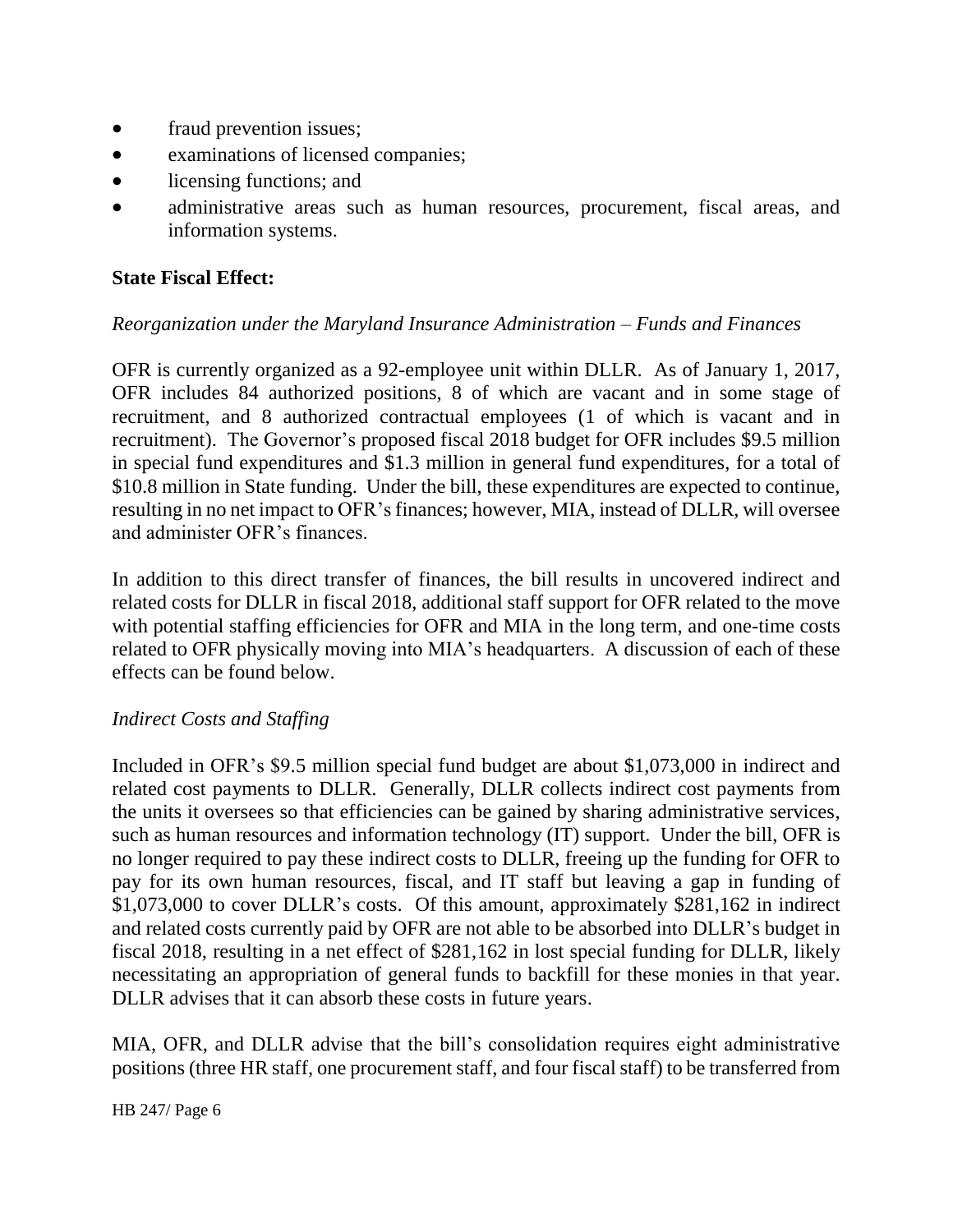DLLR to OFR. The total cost for these staff is approximately \$682,574 for fiscal 2018. Although the staff serves other entities within DLLR, the staff represents the full-time equivalent of the work required for OFR. In addition to these transferred staff, OFR must hire four new IT staff, because DLLR cannot transfer any of its IT staff and MIA does not have the IT staff necessary to provide support to OFR. Therefore, OFR expenditures are \$1,038,276 in fiscal 2018 instead of \$1,073,000, meaning that the net effect on OFR's special fund expenditures is a minimal reduction.

| <b>New Positions</b>                                              | $\overline{4}$ |
|-------------------------------------------------------------------|----------------|
| New Salaries and Fringe Benefits                                  | \$292,522      |
| Salaries and Fringe Benefits of Existing Staff                    | 682,574        |
| Operating Expenses for New and Existing Staff                     | 63,180         |
| <b>OFR FY 2018 Administrative Support Expenditures at MIA</b>     | \$1,038,276    |
| <b>OFR FY 2018 Administrative Support Expenditures if at DLLR</b> | \$1,073,000    |
| <b>Administrative Special Fund Cost Savings Due to Transfer</b>   |                |

Future year expenditures reflect annual increases, employee turnover, and ongoing operating expenses for the existing staff being transferred from DLLR and the new staff being hired by OFR; however, expenditures for staff are expected to decrease as MIA and OFR begin to experience staff efficiencies, as discussed below.

## *Staff Efficiencies in the Maryland Insurance Administration and Office of the Commissioner of Financial Regulation*

The bill's consolidation of MIA and OFR is expected to simplify and reduce staffing needs for the two entities over time because both entities employ staff in similar roles dedicated to licensing, consumer outreach, enforcement, and examination. The timing of when the consolidation will produce these expected efficiencies cannot be predicted with any specificity. As overlaps between roles and functions are discovered, fewer staff will become necessary. MIA and OFR advise that the reduction in staff will take place through attrition rather than downsizing. Therefore, a reduction in staff and corresponding cost savings are expected for MIA and OFR in future years, but is not accounted for in this estimate.

#### *Costs and Savings Related to Leased Space and Moving*

The bill does not require OFR to physically move to MIA's headquarters immediately; however, for purposes of this analysis, it is assumed that OFR moves its operations to MIA in fiscal 2018. To the extent that the move takes place in a future fiscal year instead (for example, OFR could move when DLLR begins its move in two or three years), the costs and savings discussed below are delayed.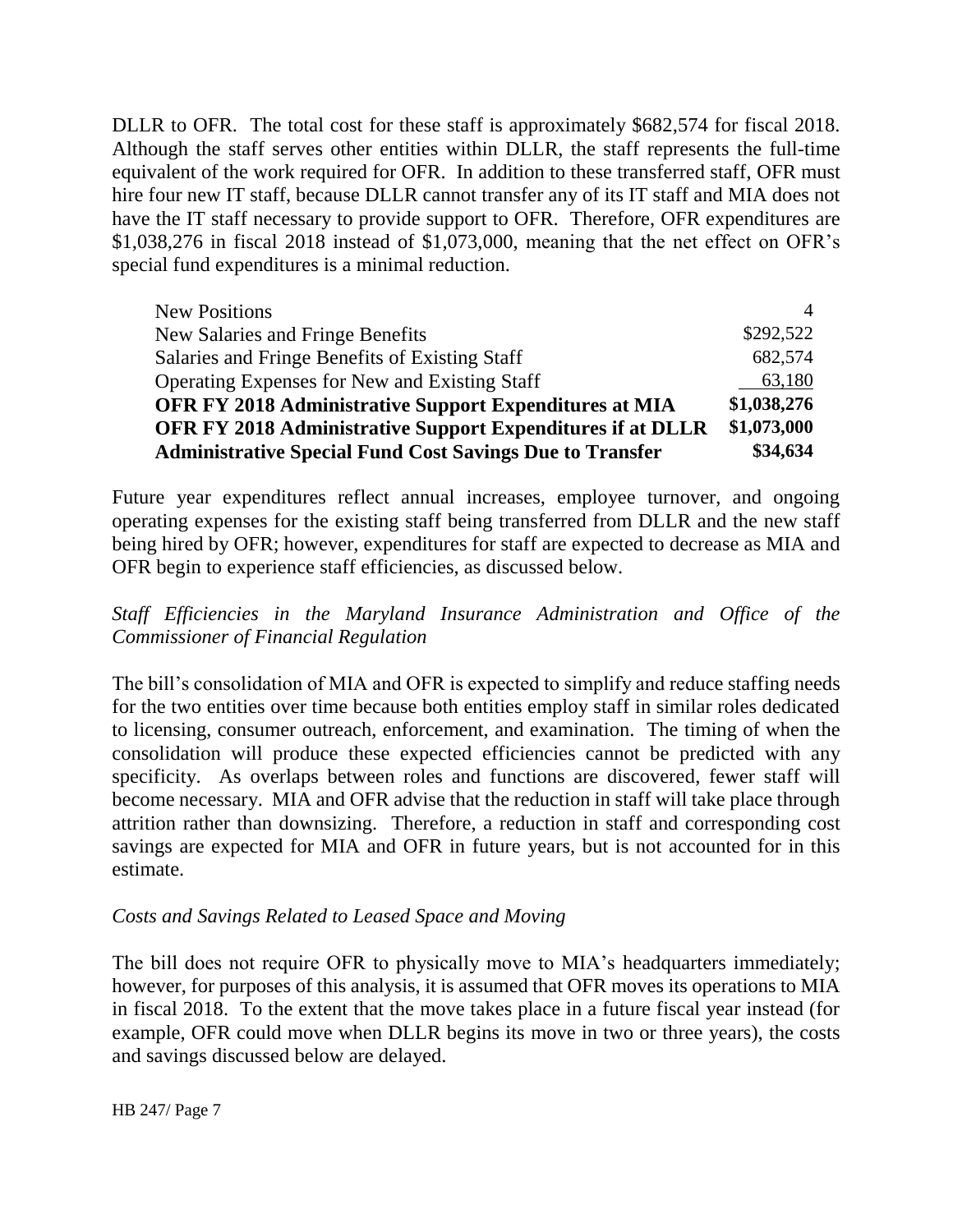MIA leases space for 363 work stations at its headquarters (located at 200 St. Paul Place, Baltimore, Maryland); however, MIA advises that 107 of these work stations are vacant. For this reason, MIA advises that it is able to fully accommodate OFR's 84 current employees, the 8 administrative positions that must be transferred to MIA from DLLR, and the 4 new IT positions; this assumes that all positions transferred are not filled. Additionally, the fiscal 2017 budget for OFR includes \$236,810 to rent space from DLLR at its current location and, under the bill, MIA anticipates that OFR would pay the same amount to rent space at its headquarters, resulting in (1) a gap in annual special fund expenditures of \$236,810 for DLLR (until DLLR moves); (2) a reduction in annual special fund expenditures of \$236,810 for MIA due to that portion now being covered by OFR; and (3) a net neutral impact for OFR. This analysis assumes DLLR can cover these costs.

Additionally, there are moving and administrative costs associated with OFR's transfer to MIA. These costs are expected to be borne by OFR. The physical move is estimated to cost about \$50,000, and the transfer of phone, fax, and data lines, as well as the additional equipment and software licenses needed by OFR, are estimated to cost about \$290,000. MIA's existing space may also need to be reconfigured, and this estimate assumes the cost to be no more than \$60,000. Therefore, OFR incurs a one-time cost of as much as \$400,000 in fiscal 2018 for the move.

DLLR is scheduled to vacate its offices (located at 500 North Calvert Street, Baltimore, Maryland) to make additional space for the Judiciary, and the planned relocation space (located at 1100 N. Eutaw Street, Baltimore, Maryland) cannot accommodate OFR. The bill's changes simplify the logistics of moving for DLLR, although the move is not likely to take place for two or three more years. DLLR estimates that it will save about \$1.2 million per year through relocating. It is unclear what plan DLLR would implement if OFR were to remain at DLLR.

#### *Other Costs*

Although the bill expands the uses of the Foreclosed Property Registry Fund, this analysis does not account for any increased spending from the fund.

Any impact on DPSCS expenditures from eliminating the requirement for State criminal history records checks is anticipated to be negligible; staffing efficiencies are likely realized instead.

# **Additional Information**

**Prior Introductions:** None.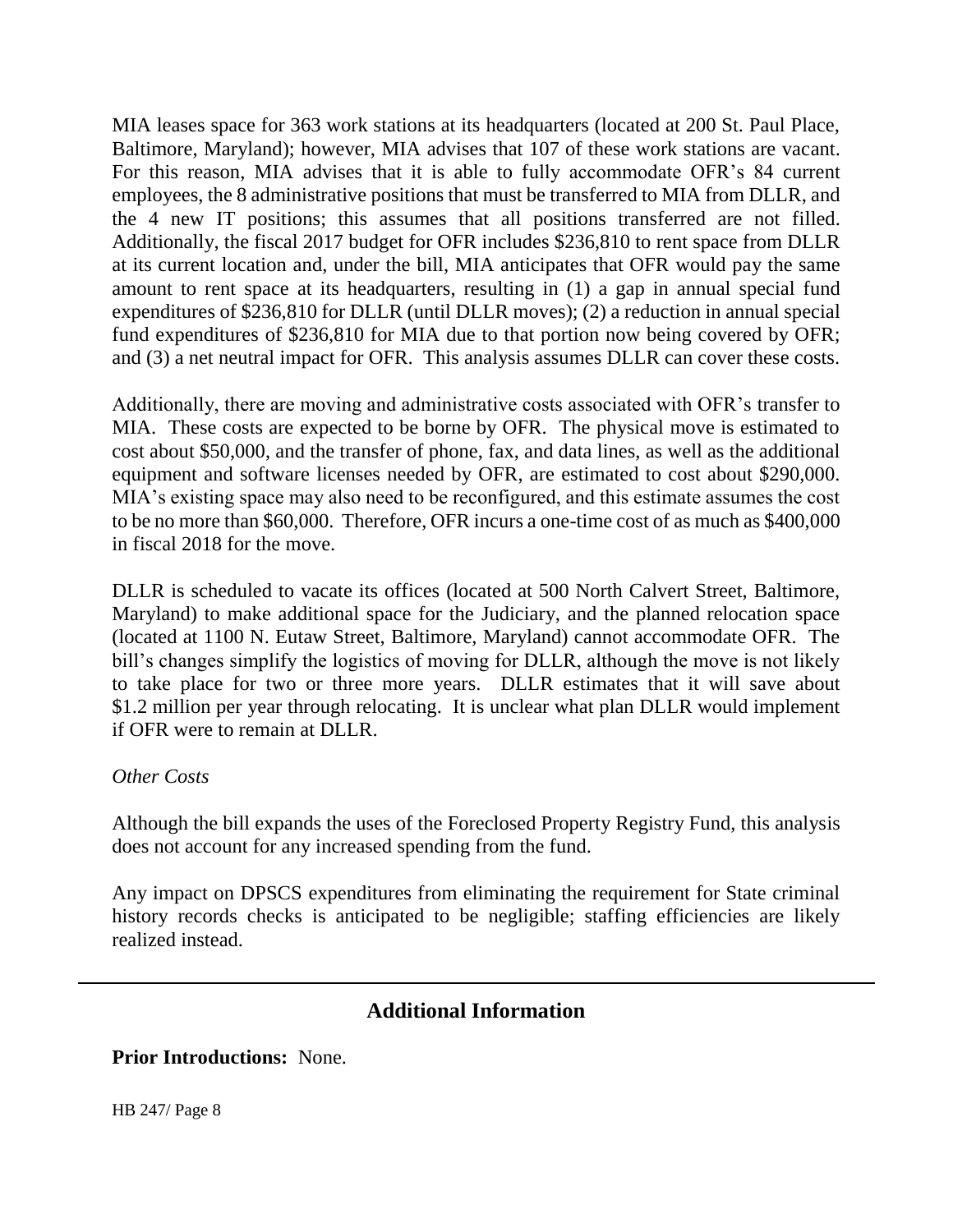**Cross File:** None.

**Information Source(s):** Department of Budget and Management; Department of Labor, Licensing, and Regulation; Maryland Insurance Administration; Department of Legislative **Services** 

Fiscal Note History: First Reader - February 21, 2017 md/kdm

Analysis by: Richard L. Duncan and Eric F. Pierce

Direct Inquiries to: (410) 946-5510 (301) 970-5510